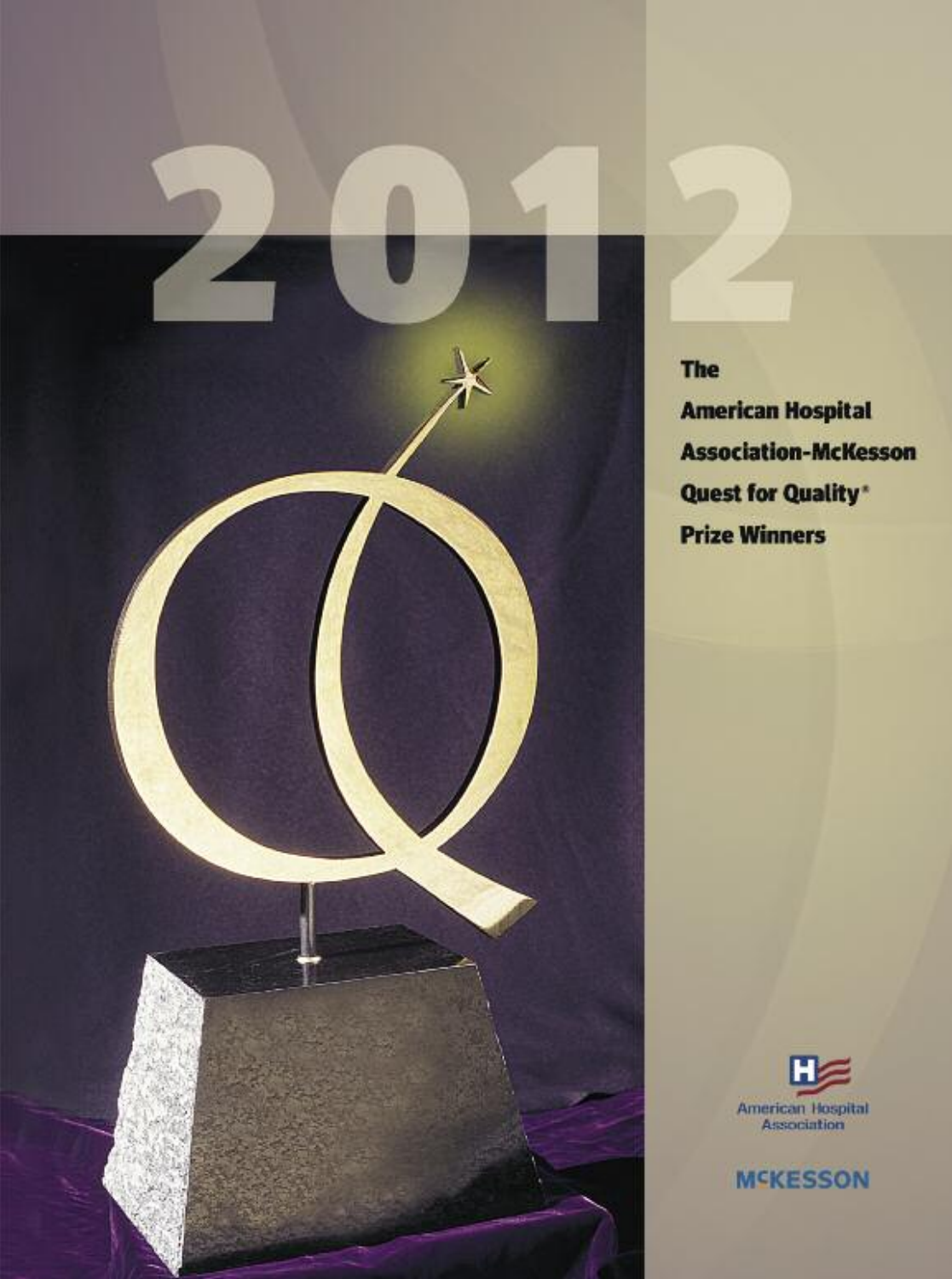# **Congratulations!**



### **MCKESSON**



Quality is the first word that comes to mind when we talk about the American Hospital Association-McKesson Quest for Quality Prize. We emphasize quality and the Quest for Quality Prize's ties to the Institute of Medicine's Six Aims for improvement: safe, effective, patient-centered, timely, efficient and equitable. But throughout the Quest for Quality Prize process, another word in the name is equally important: quest. All health care providers and practitioners are on a quest for quality.

The 2012 AHA-McKesson Quest for Quality Prize honorees have reached important milestones in their quality and performance improvement journeys. I'm pleased to share with you their achievements, and I hope that their stories will inspire you as you guide your organization's journey. In health care, there are no armchair travelers — we are all actively engaged in the quest for quality.

The 2012 Quest for Quality Prize winner, University Hospitals Case Medical Center, Cleveland, created a pervasive and effective culture of quality that has spread throughout the academic medical center, a culture always seeking improvement opportunities. Especially strong in patient-centered care and safety, it emphasizes transparency and broad engagement in quality and performance improvement from its board of trustees to its front-line staff.

Two hospitals are awarded finalist recognition: Lincoln Medical and Mental Health Center, Bronx, New York, and University of North Carolina Hospitals, Chapel Hill. A New York City public hospital serving a very challenging population, Lincoln has hardwired clinical pathways and protocols and emphasizes interdisciplinary collaboration and teamwork to achieve strong results, particularly in the IOM aims of equity and effectiveness. UNC Hospitals, with a statewide and largely rural reach, uses interdisciplinary leadership and a focus on core measures and evidence-based practices to achieve quality and performance improvements and has created a cultural transformation resulting in strong patient satisfaction.

Meriter Hospital, Madison, Wis., is being recognized with a Citation of Merit for its top-level leadership integration that effectively aligns and actively engages board, clinical and staff leadership.

Over the 11 years of the AHA-McKesson Quest for Quality Prize, all winners and honorees have generously shared their experiences. Equally important, they have shared their passion for continuous improvement. They recognize that although they have come far, they have further to go — their Quest for Quality continues.

Finally, I would like to underscore another key word in the award's name — McKesson. On behalf of the AHA Board of Trustees, membership and staff, I thank the McKesson Corporation for its support and funding for the AHA-McKesson Quest for Quality Prize and for its commitment to excellence.



Sincerely,

with Comboding tack

Rich Umbdenstock President and CEO American Hospital Association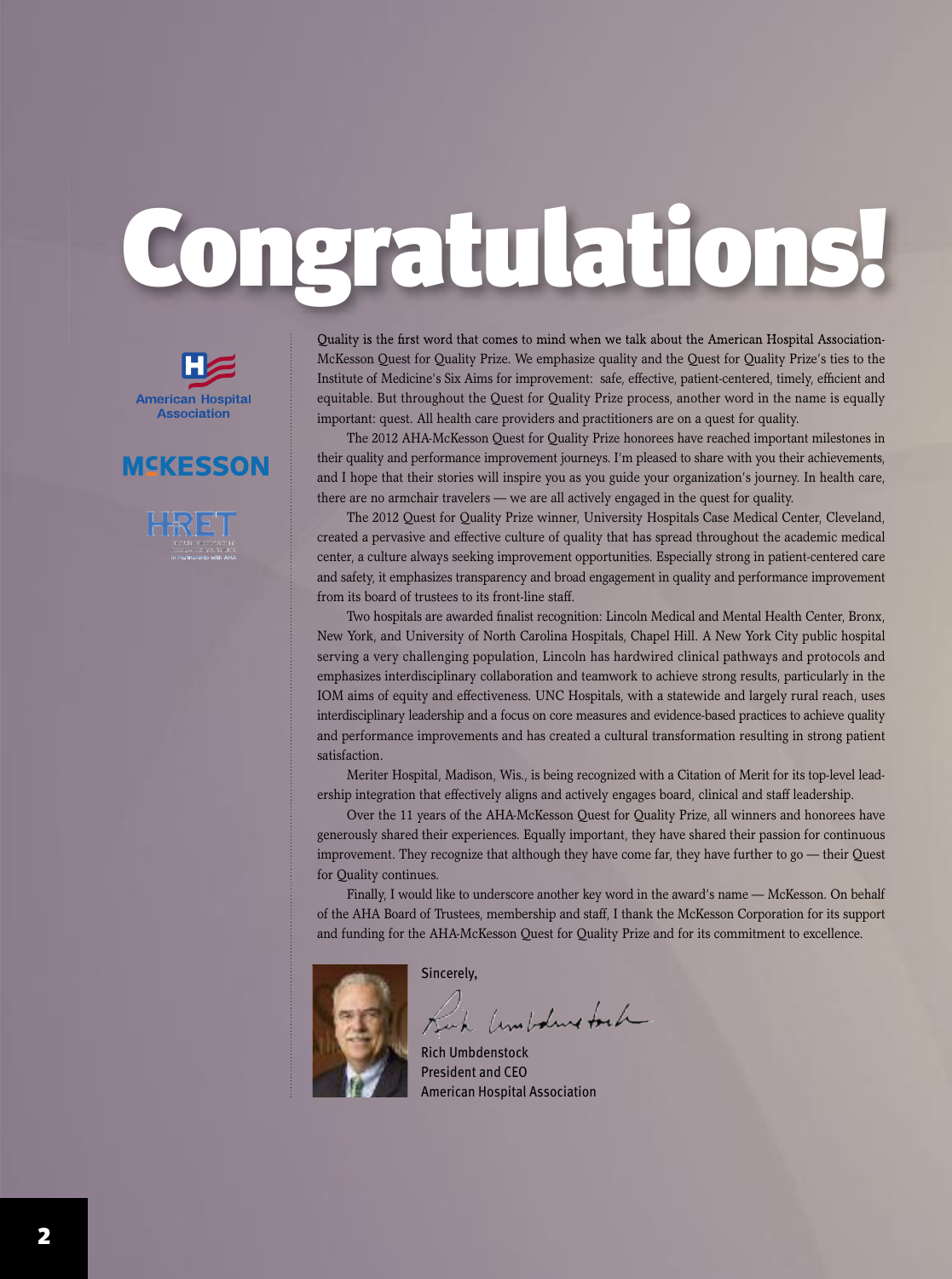# **Inside**

#### **Winner**

#### **University Hospitals Case Medical Center |** Cleveland

The quest for quality at University Hospitals Case Medical Center is continuous. The organization has undergone a slow, yet deliberate cultural transformation to achieve and sustain the highest levels of quality and patient safety. A focus on transparency bolsters the organization's improvement efforts, as has the adoption of a "just culture."

# **6**

**8**

**10**

**4**

#### **finalist**

#### **lincoln Medical and Mental Health Center |** Bronx, New York

Lincoln Medical and Mental Health Center strives to provide competent, culturally sensitive, high quality care. Through unique community partnerships, the organization seeks to encourage patients to receive diagnostic and preventive services early on.

#### **finalist**

#### **UnC Hospitals |** Chapel Hill, N.C.

UNC Hospitals is committed to providing a patient-centered care environment. All employees and medical staff have the responsibility not only to do their job, but also to do it better.

#### **Citation of Merit**

#### **Meriter Hospital |** Madison, Wis.

A strong collaboration among senior leadership, governance and the medical staff at Meriter Hospital is focused on achieving excellence in clinical and operational performance.

**Publisher:** MaryGrayson, **Managing Editor:** BillSantamour, **Writer:** Lee Ann Jarousse, **Proofreader:** Susan Edge-Gumbel, **Design:** Chuck Lazar, **Production:** Heather Yang, **Cover Photographer:** John Starkey. 2012 American Hospital Association-McKesson Quest for Quality Prize® is published by Health Forum, an American Hospital Association company. The American Hospital Association and McKesson Corp. sponsor the Quest for Quality Prize program. © 2012 by Health Forum, 155 N. Wacker Drive, Suite 400, Chicago, IL 60606, all rights reserved. All materials in this publication are provided for informational purposes only and should not be construed as professional advice.



### **The American Hospital Association-McKesson Quest for Quality Prize**©

**The American Hospital Association-McKesson Quest for Quality Prize**© **is presented annually to honor leadership and innovation in quality, safety and commitment in patient care. The prize is supported by a grant from McKesson Corp. The 2012 award recognizes organizations that have systematically committed to achieving the Institute of Medicine's six quality aims — safety, patient-centeredness, effectiveness, efficiency, timeliness and equity. These organizations have demonstrated progress in achieving multiple aims and provide replicable models and systems for the hospital field.**

**Applications for the 2013 award are due Oct. 14 and can be found at www.aha.org/ questforquality. Call 312-422-2700 or email questforquality@aha.org.**

**The winner will receive \$75,000 and two finalists will receive \$12,500 each. Citations of Merit may be awarded to recognize other noteworthy organizations.**

**The awards are presented in July at the Health Forum-American Hospital Association Leadership Summit.**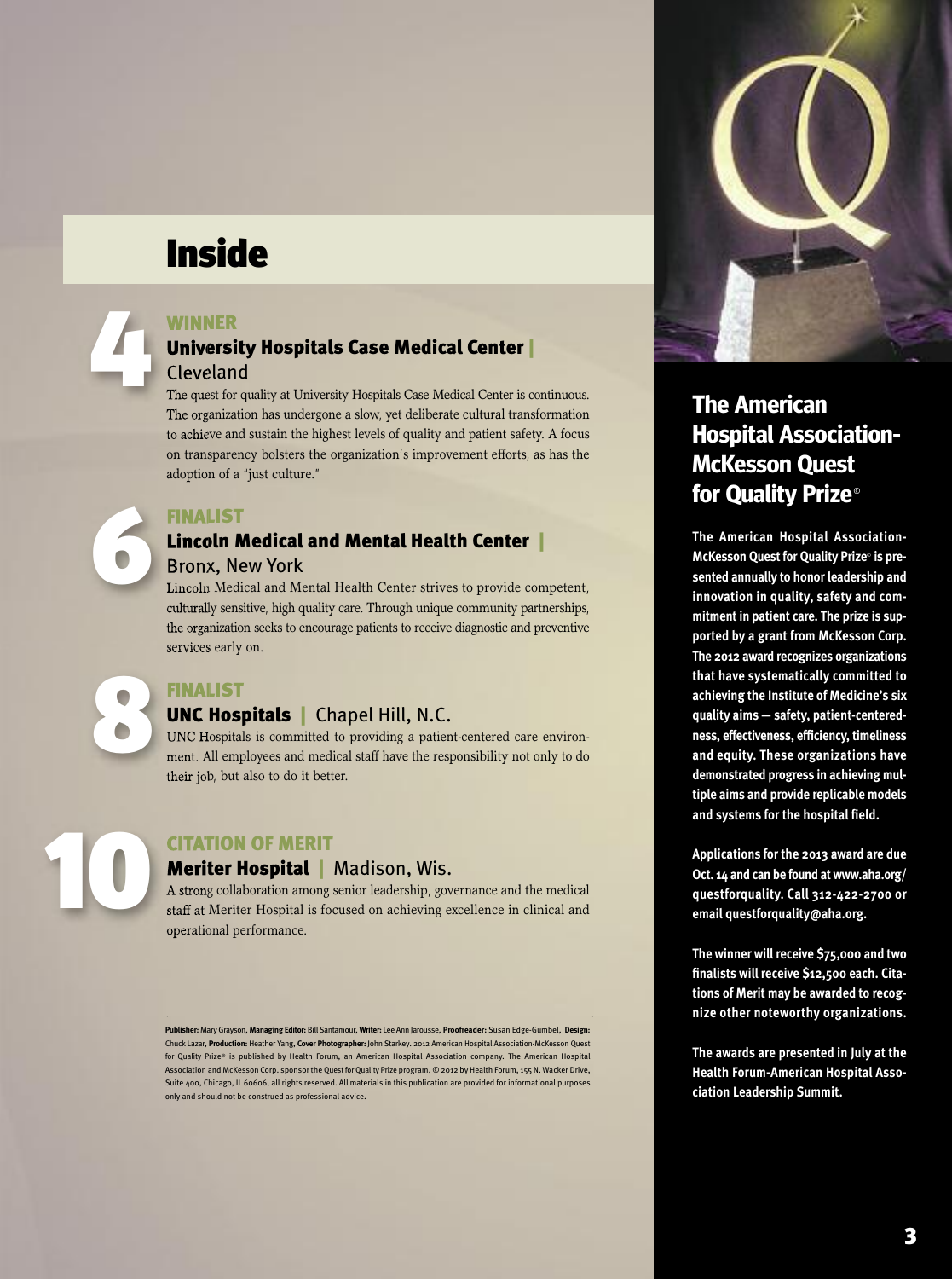#### **tHe University Hospitals exeCUtive teaM**

UH Case Medical Center believes transparency is a cornerstone to excellence in quality and patient safety. From the left, Jane Dus, R.N., vice president, medical-surgical services; Nathan Levitan, M.D., president of the UH Seidman Cancer Center; Karen Boyd, R.N., director of the UH Quality Center; William Annable, M.D., chief quality officer; Fred Rothstein, M.D., president, UH Case Medical Center; Kim **44 Bixenstine, clinical risk management** and patient safety, general deputy counsel; and Michael Anderson, M.D., chief medical officer.

工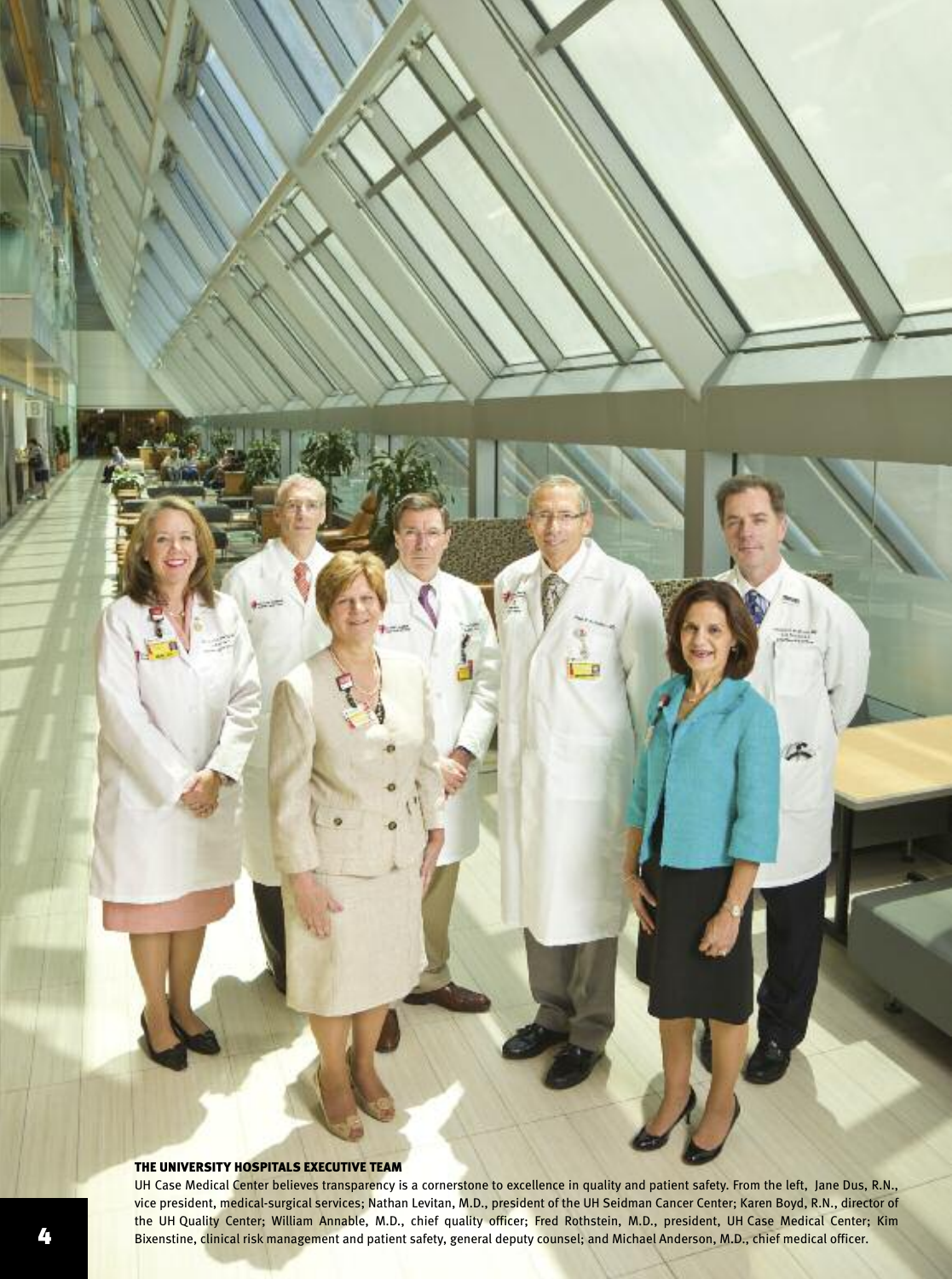Ph o t o g r a p h b y Anthony Gray

quality and patient safety and are empowered to innovate and enact change. The organization has undergone a slow, yet deliberate, cultural transformation propelled by a shift to transparency, a focus on accountability and the development of an innovative quality program, among other things. "Transparency has led us to success," says William Annable, M.D., chief quality officer. Cathy Koppleman, R.N., senior vice president and chief nursing officer, agrees. "We were

Iniversity Hospitals Case Medical<br>
Center has been on a nearly<br>
decadelong journey to achieve<br>
and sustain the highest level of<br>
quality and patient safety.<br>
Driven by senior leadership and<br>
a high level of board involveme

a high level of board involvement, the 947 bed academic medical center fosters an environment of collaboration and respect among interdisciplinary teams. All employees know they have an active role to play in enhancing

Center has been on a nearly decadelong journey to achieve and sustain the highest level of quality and patient safety. Driven by senior leadership and

an organization that did not share a great deal of quality and patient safety data outside of the administrative circle," she says. Quality and patient safety reports were presented to the board, but were not a top agenda item.

Bolstered by the adoption of a "just culture" and better incident reporting, transparency is now highly prevalent within the organization, and with the board and the community. Lessons learned and shared stories are critical components.

"When a patient shares their experience, it touches clinicians on an emotional level," says Koppleman. "It reminds them of their duty and commitment not only to provide care, but to be caring."

When the medical center began its quality transformation, the organization did not have a

working definition of quality, and its management incentives were not based on quality-related metrics. Clearly defining quality was crucial — not only to develop accountability metrics, but to build understanding and support within the organization. The description of quality as defined in the organization's Quality Improvement Plan mirrors the Institute of Medicine's Six Aims: care that is safe, effective, patient-centered, efficient and equitable.

"Our goals are aligned so that from the employee's incentive plan up through the management incentive plan, 30 to 50 percent of the goals are based on quality," says President Fred Rothstein, M.D. "There is significant engagement opportunity for everyone. It really drives quality, safety and incentivizes change."

To lead the quest for quality, University Hospitals Case Medical Center established the role of the chief quality officer and consolidated the offices of the CNO and chief medical officer. Bringing these two offices together emphasizes the organization's multidisciplinary approach. "This really made a strong statement about the importance of the quality program," says Karen Boyd, director of the Quality Center.

Other keys to quality and patient safety include a more effective system to prioritize goals. "By trying to do too many things, we weren't able to accomplish what we wanted or sustain our gains," says Nathan Levitan, M.D., president of the Seidman Cancer Center and former system CMO. Quality scorecards are available at all levels of the organization so every employee has access to up-to-date performance measures.

Board oversight and involvement in quality and patient safety initiatives has played a significant role in the organization's transformation.

Prior to becoming chief quality officer, Annable served 12 years on the board, including a stint as chair of the board quality committee. A trip to the Institute for Healthcare Improvement's National Forum on Quality triggered the realization that the board wasn't doing enough to drive quality and patient safety improvements within the organization. "The best boards expect transparency and disclosure and insist on data," Annable says. Effective boards also hold leadership accountable for the organization's performance.

All board meetings now start with a quality report, and board members are among the first notified if a sentinel event occurs. Board members also adopt a quality improvement project and follow its progress. And board members participate in leadership rounds.

One of the strengths of the organization's quality and patient safety program is the ability to identify a problem early on and quickly assemble teams to understand the root cause and develop solutions. "Change comes from the front line," Annable says. "Our employees don't hesitate. It's very rare for me to walk around the hospital without being approached with ideas and opportunities."

Employees have developed a level of confidence in the organization, particularly around quality and patient safety programs, notes Levitan. Joint Commission site visits no longer are cause for anxiety, but instead are viewed by staff as a learning opportunity and a chance to engage with outside quality experts.

Rothstein takes pride in the level of collaboration and respect within the organization. "Everybody's voice counts. We all embrace our responsibilities," he says, adding, "We listen to our patients as much as we do our employees."**•**

**Empowering** Defining quality and everyone to achieve it

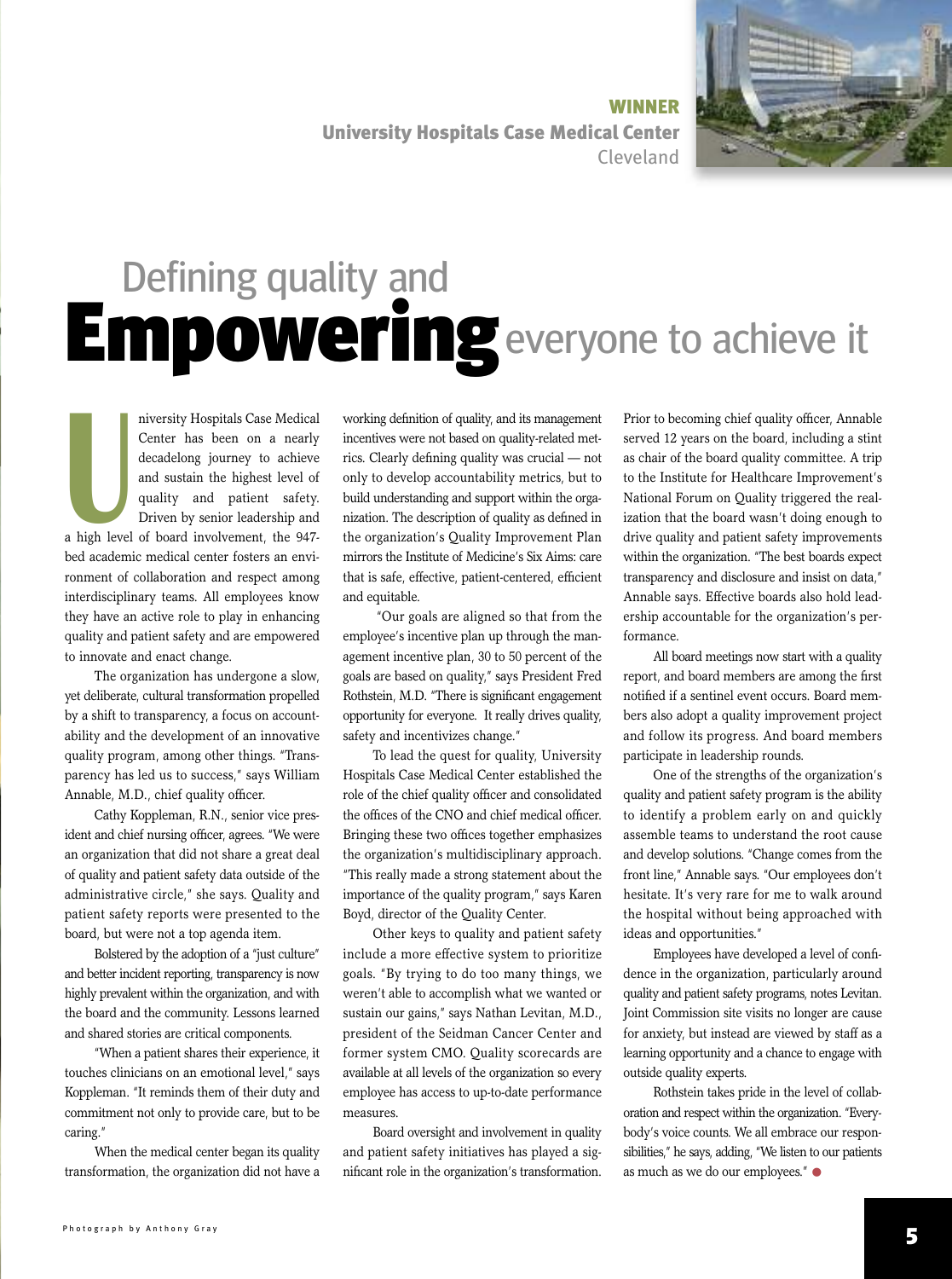

**finalist lincoln Medical and Mental Health Center** Bronx, New York

# **Struggling Area** Reaching out to a in both traditional and nontraditional ways

and economically disadvantaged<br>
communities in the United States,<br>
Lincoln Medical and Mental<br>
Health Center has developed a<br>
deeply embedded parnership with<br>
its community and exemplifies a patient-cenocated in one of the most diverse and economically disadvantaged communities in the United States, Lincoln Medical and Mental Health Center has developed a deeply embedded parnership with

tered approach to care. The mission of the 335-bed public hospital in the South Bronx is to provide competent, culturally sensitive, high quality care with dignity and compassion regardless of ethnicity, nationality, religion or ability to pay in a safe environment.

The challenges in meeting the needs of the patient population are many: the largely immigrant community has a median household income of less than \$14,000 and about half of the population does not have a high school diploma. Too often patients do not present themselves for care until they are in late-stage or end-stage disease. To overcome these obstacles, the health center focuses on offering convenient, efficient care and to provide that care out in the community whenever possible.

The organization hosts more than 400 outreach programs each year reaching 20,000-plus patients. The Taxi and Limousine Health Screening Program reaches drivers where they work, while the Lincoln Art Exchange allows local artists to barter their services for medical care. For every hour of service provided, the artist receives \$40 in health credits.

"I'm really proud of the way we work with our community to ensure they have health care. We do it in traditional and nontraditional ways," says Iris Jimenez-Hernandez, the health center's executive director.

Other programs are designed to encourage individuals to seek diagnostic and preventive services early on. "Many of our patients are not accustomed to the concept of preventive care," Jimenez-Hernandez says. "They only see a physician when they are experiencing an acute episode." The key is convenience and getting test



An active Community Advisory Board identifies local health needs and links the hospital with community-based organizations. One such partnership established the "For You, For Life!" campaign to decrease disparities in the rate of colonoscopies among minority groups. Patient navigators were assigned to patients to encourage them to receive a colonoscopy. The program achieved a significant drop in the no-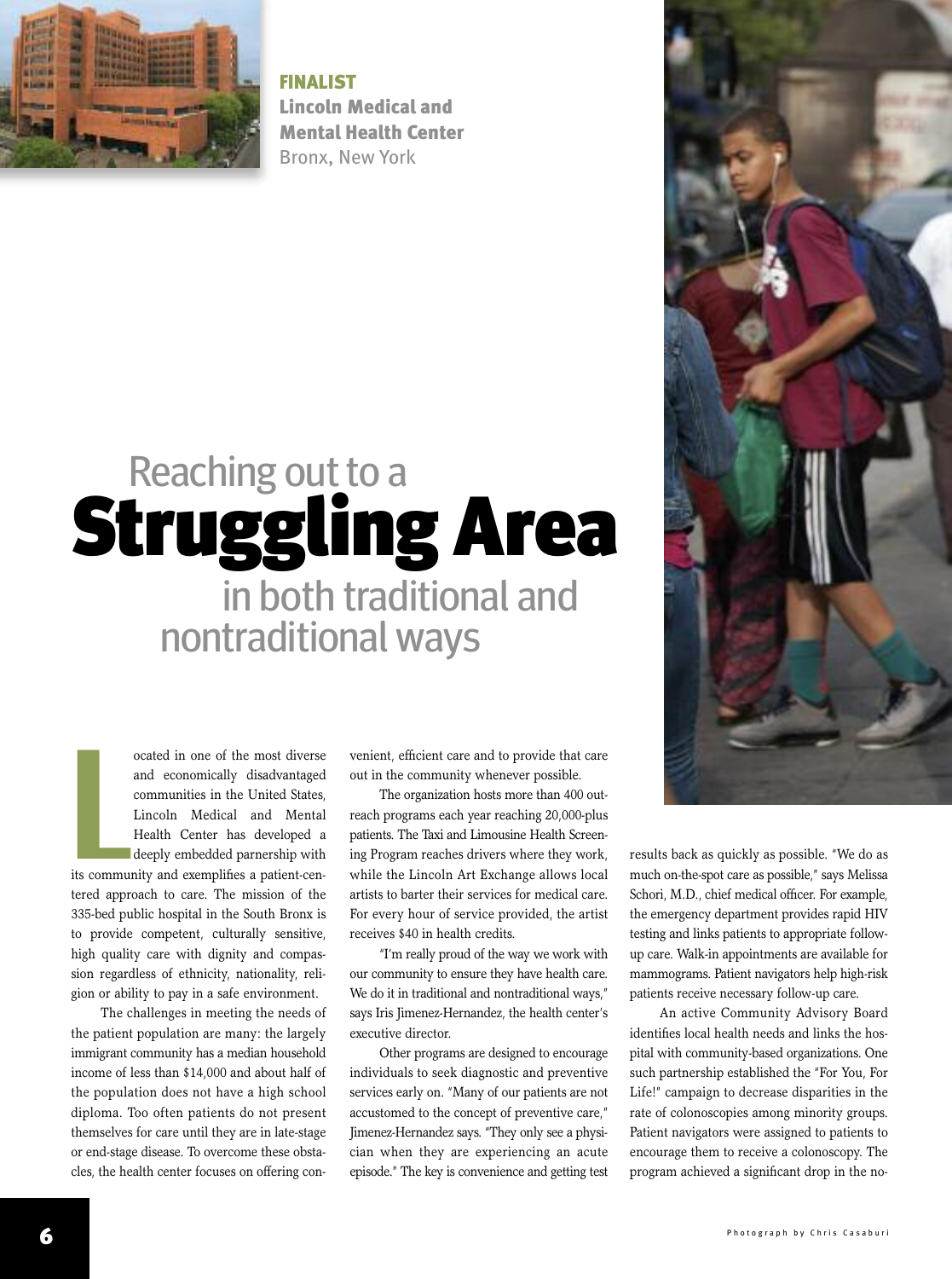

show rate for appointments, from 67 percent to 10 percent. The number of colonoscopies increased from 774 to 2,210.

Community collaboration extends to setting and prioritizing organizational goals. Priorities are set in cooperation with the community, senior leadership, the board, regulatory agencies, and middle and front-line management. The effort further ensures the organization is meeting the needs of the community and is deemed a vital component of developing an effective and accountable quality and patient safety program.

"The focus of the entire organization is on quality and safety and appropriate resource utilization," says Abdul Mondul, M.D., associate medical director and patient safety officer.

Physicians are very engaged in quality

and patient safety activities, notes Carl Kirton, R.N., chief nursing officer. "It's hardwired within our culture," he says. "Physicians don't view quality and patient safety as a nursing issue. They want to be involved."

Collaboration among caregivers is critical to providing high-quality, patient-centered care, says Ray Mercado, D.O., chair of obstetrics and gynecology. Simulation and interdisciplinary crisis management are among the methods in place to facilitate collaboration across disciplines.

"Our biggest challenge is demonstrating value and carving out costs in the system in an environment in which patients have significant health needs," Jimenez-Hernandez says. "The work is challenging, but when we get it right, it is very rewarding." **•**

#### **tHe linColn exeCUtive teaM**

Lincoln Medical and Mental Health Center has developed a deeply embedded partnership with its community. From the left, Abdul Mondul, M.D., associate medical director and patient safety officer; Iris Jimenez-Hernandez, executive director; Melissa Schori, M.D., chief medical officer; and Carl Kirton, R.N., chief nursing officer.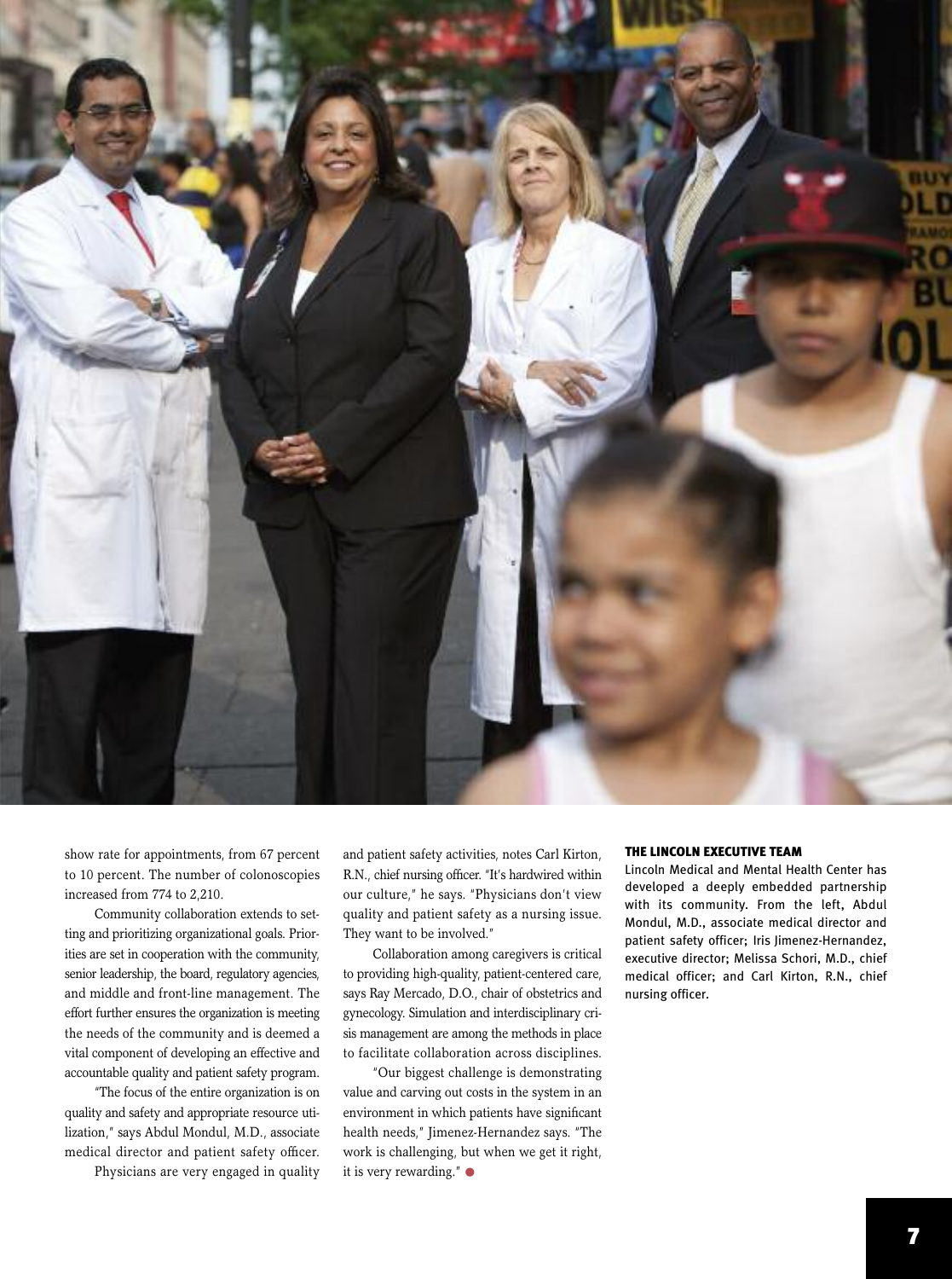

**finalist UnC Hospitals** Chapel Hill, N.C.

# **Active Role** Giving staff and patients an in improving care

eeting and exceeding patient<br>and family expectations is a<br>top priority at UNC Hospitals,<br>with an emphasis on elimi-<br>nating unnecessary harm and<br>providing a caring, compas-<br>sionate environment The 805-bed academic and family expectations is a top priority at UNC Hospitals, with an emphasis on eliminating unnecessary harm and providing a caring, compassionate environment. The 805-bed academic medical center's commitment to improvement focuses on achieving excellence in the organization's six pillars: people, service, quality, finance, innovation and growth.

A team of leaders is charged each year with setting and prioritizing goals for each pillar. The proposed goals are vetted through various internal committees before being presented to the board for final approval. Multidisciplinary Commitment to Caring teams are assigned to evaluate opportunities and develop action plans to help meet the goals, which align with the Institute of Medicine's quality aims.

Interdisciplinary leadership is used to facilitate process and performance improvement efforts throughout the hospital at the unit level. Teams, known as Triads, are led by a physician with support from a nurse and case manager. The Triads focus on challenges unique to the patient population. Projects and their outcomes are shared during various quality and staff meetings. Physicians are compensated for their time spent leading these quality initiatives.

"This process provides a systematic way

of identifying problems and quickly designing solutions," says Tony Lindsey, M.D., chief of staff. "Our multidisciplinary approach has helped us make great strides in our quality improvement work."

The organization's success, however, is dependent on involvement from all employees. Everybody has a responsibility to do his or her job and do it better, says Larry Mandelkehr, director of performance improvement and patient safety. "Quality is everyone's responsibility. We work hard to engage our employees and medical staff so everyone understands what we are doing and why we are doing it."

All employees receive a copy of the organization's goals and employee performance and compensation are linked to their achievement. "The alignment of priorities is a good starting point for success," Mandelkehr adds.

UNC Hospitals is committed to providing a patient-centered care environment and believes a strong relationship between nurses and their patients and family members is essential to providing exceptional, compassionate care. The chief nursing officer leads a multidisciplinary effort to develop key staff behaviors that give patients and families a voice in the caring process. "Our nursing staff has changed the way they provide day-to-day care," Lindsey says. Nurses make hourly rounds, which has a significant impact on a patient's perception of care. "It helps them anticipate patients' needs and be more proactive with patients."

The organization continuously looks for ways to engage patients and families in the care process. "We don't take the traditional path," says Tina Willis, M.D., medical director of the pediatric intensive care unit. The organization doesn't rely on focus groups and advisory councils for input. Instead, patients and families are members of improvement teams. Several patients have received education and training in quality and patient safety activities. "It saves us a lot of time," Willis says. "Having patients be part of the team provides a unique perspective that can contribute significantly to the outcome of the project."

UNC Hospitals utilizes a multipronged approach to quality and performance improvement, including Lean, Six Sigma and rapid-cycle improvement. "A hospital is a complex place and we need different tools in our toolkit," says Brian Goldstein, M.D., executive vice president and COO. "We have to approach process improvement and patient safety from multiple directions."

President Gary Park is quick to acknowledge the critical role of the staff in quality and patient safety. "We have a dynamic culture that places focus on patients and families," he says. "We have made a commitment to challenge ourselves. We know we are going to make mistakes, but we have <sup>a</sup> very forgiving, supportive culture." **•**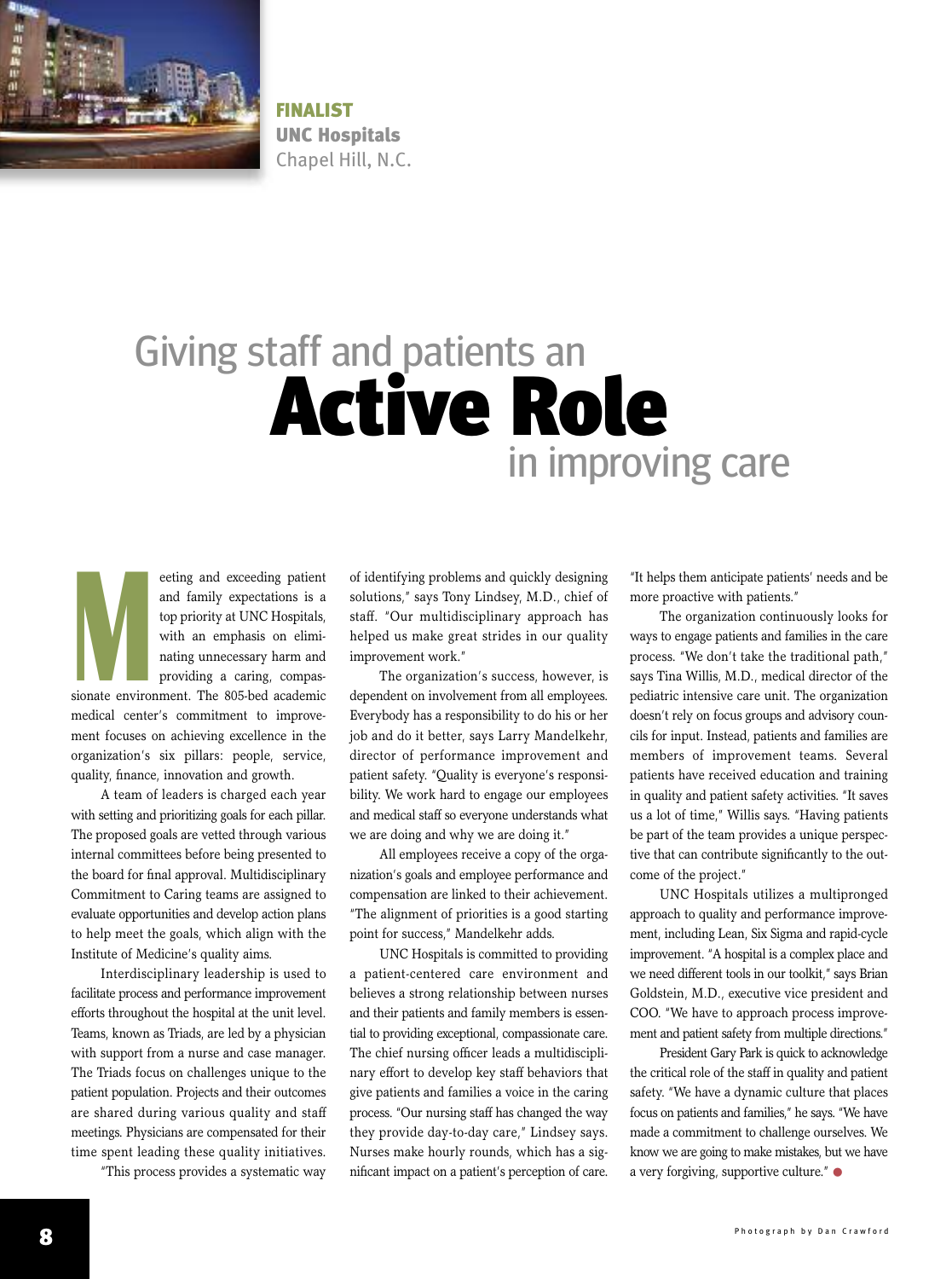#### **tHe UnC Hospitals exeCUtive teaM**

Brian Goldstein, M.D. (far left), executive vice president and COO, along with, from left, William Roper, M.D., CEO of the UNC Health Care System, Tony Lindsey, M.D., chief of staff, and Gary Park, president of UNC Hospitals, are committed to providing a patient-centered care environment that not only meets, but exceeds, patient and family expectations.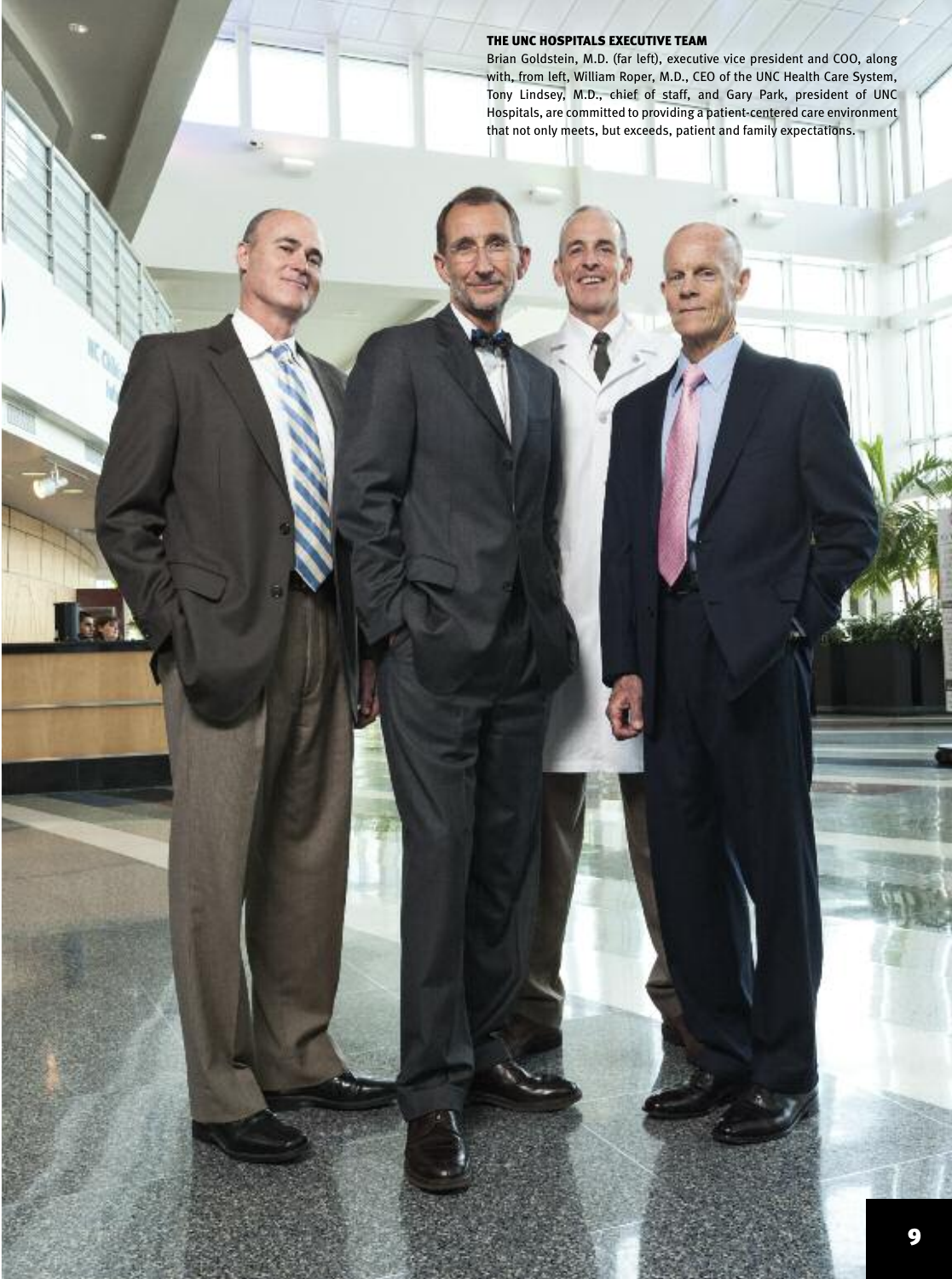

**Citation of Merit Meriter Hospital** Madison, Wis.

# **Collaboration** Bold goals with a focus on inside and out

the mission of Meriter Hospital,<br>and it's evident throughout the<br>organization as it strives to<br>achieve the highest level of clini-<br>cal and operational performance.<br>The iournev is guided by a strong collaborambrace excellence always. That's the mission of Meriter Hospital, and it's evident throughout the organization as it strives to achieve the highest level of clinical and operational performance. tion among senior leadership, governance and the medical staff. Meriter's definition of quality highlights the needs of the patient and reflects the Institute of Medicine's Six Aims: patients need care that is effective, respectful, safe, timely, efficient and equitable.

Continuous quality improvement is part of the underlying culture of the 448-bed community hospital. Central to the organization's quality and performance improvement efforts was the use of the Baldrige National Quality framework; Meriter was awarded the state's Governor's Level of Excellence award in 2006. Today the system's performance continues to be driven by critical elements of this framework. "We strive to be the best," says Kathleen Werner, R.N., director of performance improvement. To that end, the organization sets bold quality aims. They include zero health careassociated infections, achieving the top quartile in patient satisfaction with pain management, zero identification or medication errors, and preventing potential harm or injury to patients. The aims are meant to be motivating and achievable, Werner notes.

The quality aims are set by the board's Quality of Healthcare Committee, which consists of five community representatives, six members of the medical staff and four hospital leaders.



Front-line staff also are involved in goal setting and prioritization and are key drivers of process improvement. The Nursing Shared Governance model, for example, empowers nurses to take charge of their own work as it relates to practice, competence and quality. The adoption of a " just culture" further empowers employees to acknowledge the potential for harm and seek continual quality improvement.

Meriter has strong ties to the community and works collaboratively with area health care providers, the city of Madison and community groups to identify and address population health needs and disparities. These organizations work together through the local Health Council to address community health issues such as access to care and primary care for uninsured.

Meriter's Helping Educate and Link the

Homeless Program seeks to eliminate barriers to health for the medically underserved, including literacy, inadequate housing, lack of insurance and access to primary care, lack of access to transportation and the prevalence of mental health and substance abuse issues."Access to quality care is critical," says Werner." Meriter has always been a generous organization and supportive of the community."

Demonstrating value is also a top priority for Meriter, with a focus on cost reduction and enhancing operational efficiency. One of the biggest challenges is balancing the needs vs. the demands of patients, says Geoff Priest, M.D., chief medical officer. "We have a highly educated, insured patient population. We struggle with balancing patient expectations with cost management," he says. "There is still work to be done."**•**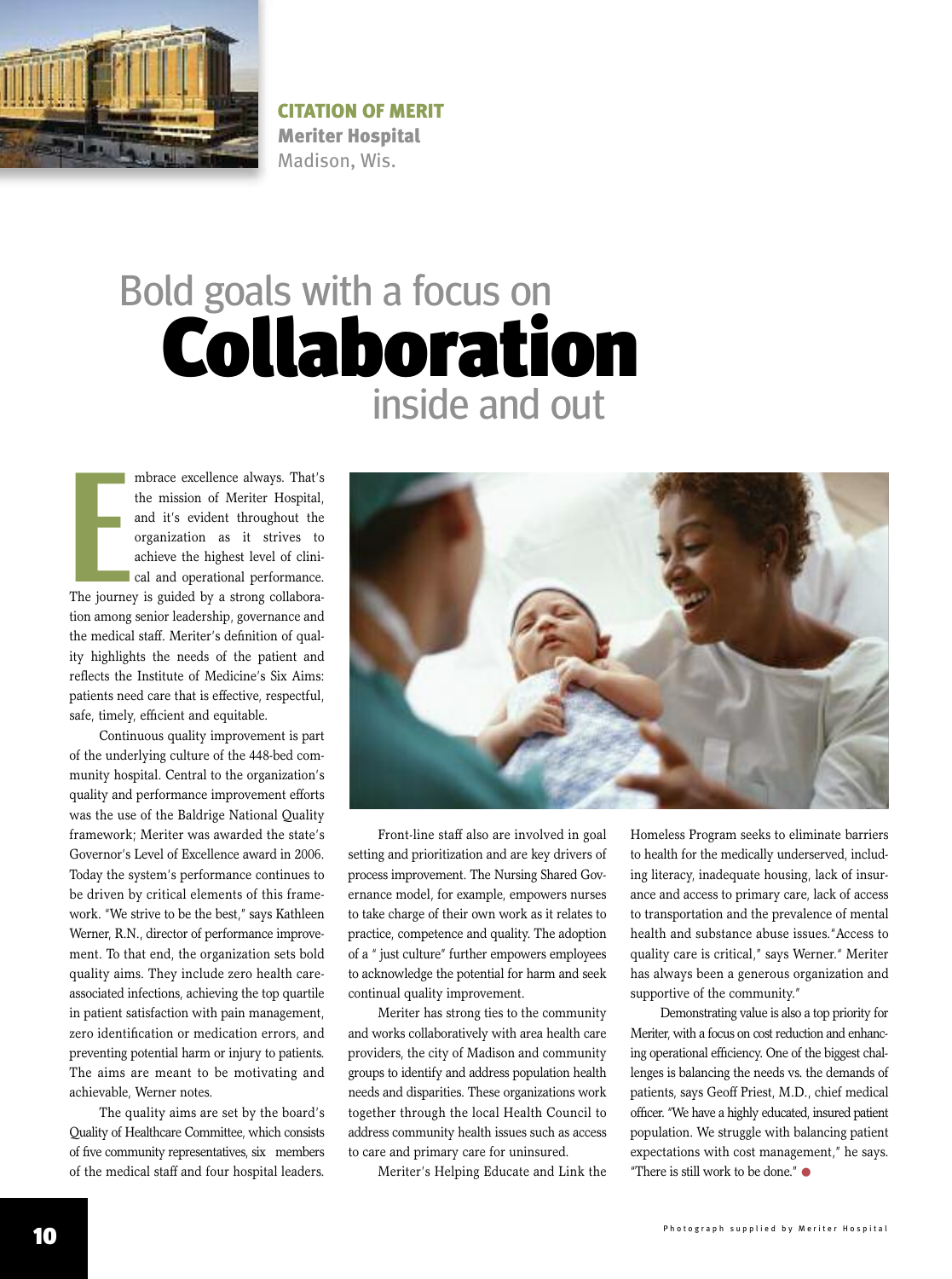

# The American Hospital Association-McKesson Quest for Quality Prize Committee

#### **PRIZE COMMITTEE**

**Rhonda Anderson, R.N.** CEO Mesa, Ariz.

**James Bagian, M.D.** Director, Center for Health Engineering and Patient Safety University of Michigan Ann Arbor

**Kathleen Jennison Goonan, M.D.** Associate in Health Policy Mongan Insitute for Health Policy Massachusetts General Hospital/Partners Boston

**Paul Hofmann** President Hofmann Healthcare Group Moraga, Calif.

**Beverley Johnson** President and CEO Institute for Patient- and Family-Centered Care Bethesda, Md.

**Peggy Naas, M.D.** Vice President Physician Strategies VHA Inc. Irving, Texas

**Mary Beth Navarra-Sirio, R.N.** Vice President and Patient Safety **Officer** McKesson Corporation Cranberry, Pa.

**Eugene Nelson** Director, Population Health and Measurement Dartmouith-Hitchcock Medical Center Lebanon, N.H.

**Jeffrey Selberg, Chairman** Executive Vice President & COO Institute for Healthcare Improvement Cambridge, Mass.

**Carolyn Scott, R.N.** Vice President, Performance Improvement and Quality Premier Inc. Charlotte, N.C.

**Nancy J. Wilson, M.D.** Senior Advisor to the Director Agency for Healthcare Research and Quality Rockville, Md.

**Gary Yates, M.D.** Chief Medical Officier Sentara Healthcare Norfolk, Va.

#### **STAFF**

**Gail Lovinger Goldblatt** Vice President, Association Governance American Hospital Association Chicago

**John Combes, M.D.** Senior Vice President American Hospital Association and President & COO Center for Healthcare Governance Chicago

**Kathy Poole** Director, Governance Projects American Hospital Association Chicago

**Erin Hennessy** Governance Specialist American Hospital Association Chicago

American Hospital Association-McKessor Quest for Quality Prize®

Hospitals in Pursuit of Excellence



The American Hospital Association-McKesson Quest for Quality Prize® is a program administered by the Health Research & Educational Trust.

The American Hospital Association-McKesson Quest for Quality Prize® is supported by the McKesson Corp.